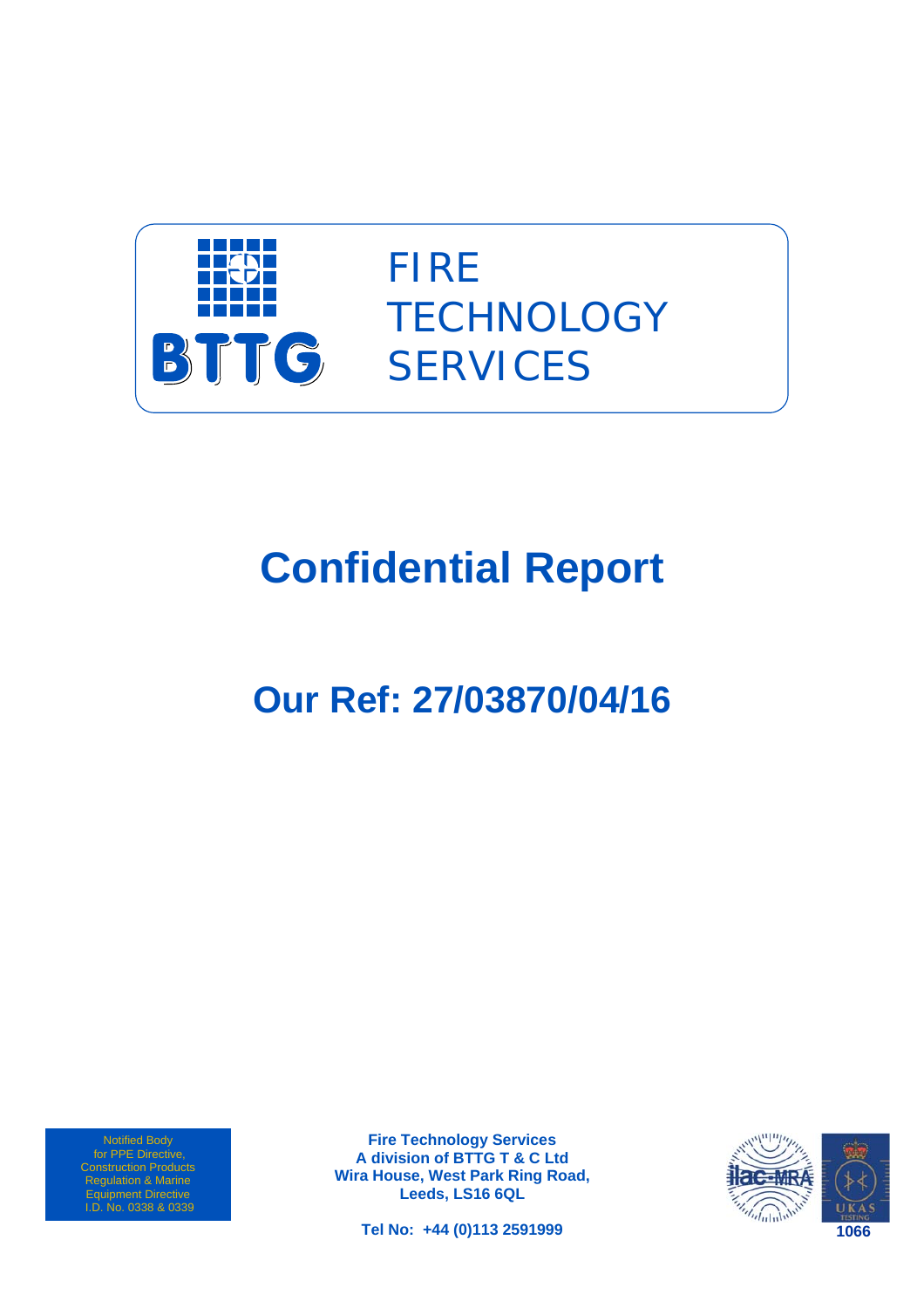

> Tel: +44 (0)113 259 1999 Web:http://www.bttg.co.uk Email:CSLeeds@bttg.co.uk

| 3 May 2016                           |                                                                                                                                 |
|--------------------------------------|---------------------------------------------------------------------------------------------------------------------------------|
| Our Ref: 27/03870/04/16<br>Your Ref: | Page 1 of 5                                                                                                                     |
| Client:                              | Kvadrat A/S<br>Lundbergsvej 10<br>8400 Ebeltoft<br><b>Denmark</b>                                                               |
| Job Title:                           | Fire Test on One Sample of Fabric                                                                                               |
| <b>Clients Order Ref:</b>            | $-$                                                                                                                             |
| Date of Receipt:                     | 11 April 2016                                                                                                                   |
| Description of Sample:               | One sample of fabric, referenced: Remix, 90% new wool, 10% nylon,<br>worsted.                                                   |
| Work Requested:                      | Fire Technology Services were requested to carry out a fire test on<br>the sample supplied to F & F Regulations Schedule 4 & 5. |

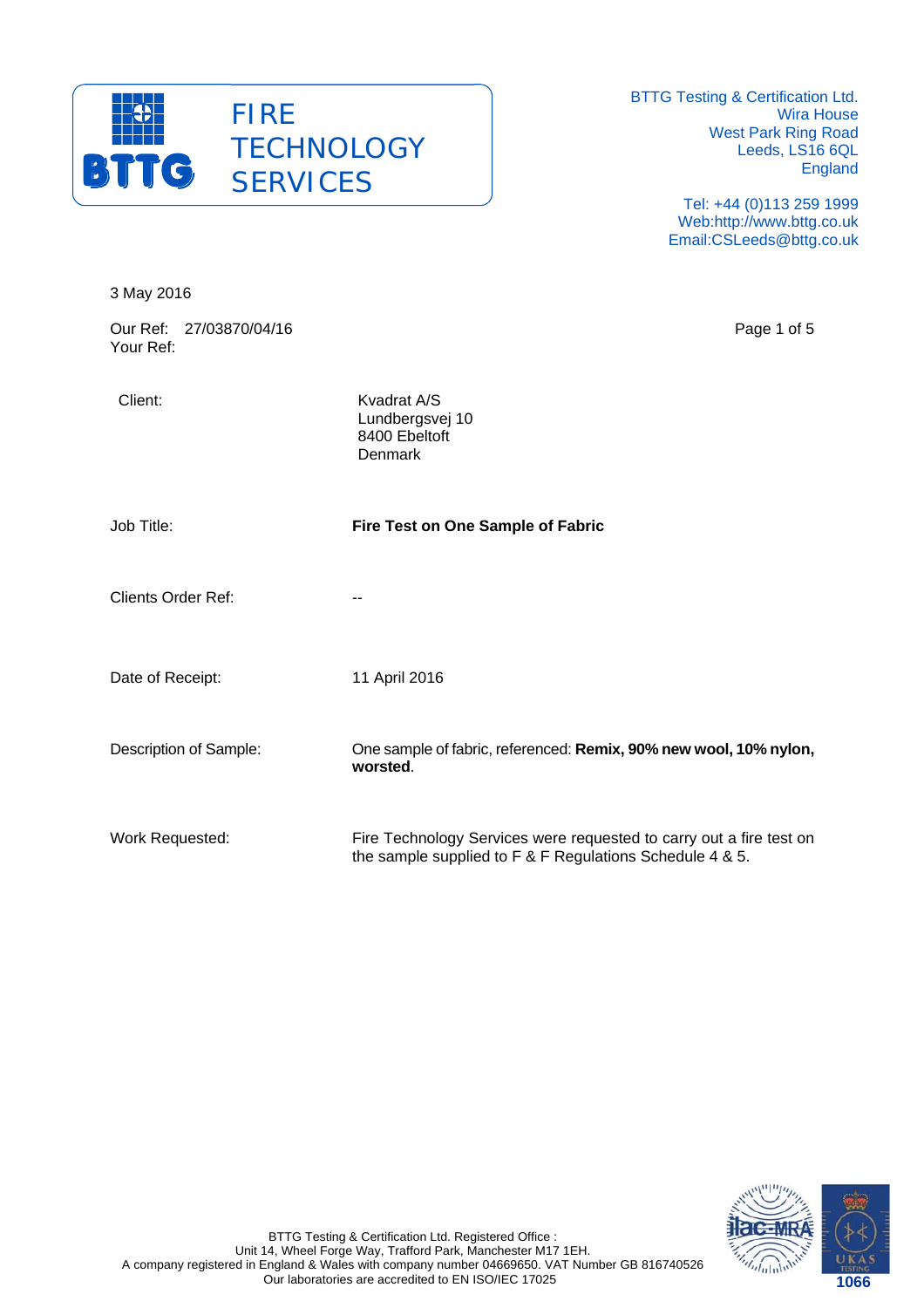

> Tel: +44 (0)113 259 1999 Web:http://www.bttg.co.uk Email:CSLeeds@bttg.co.uk

3 May 2016 Page 2 of 4

Our Ref: 27/03870/04/16 Your Ref:

## **Kvadrat A/S**

#### **STATUTORY INSTRUMENT NO.1324 CONSUMER PROTECTION THE FURNITURE AND FURNISHINGS (FIRE) (SAFETY) REGULATIONS 1988 SI 1988. No. 1324 (AS AMENDED BY SI 1989 No. 2358, SI 1993 No. 207 & SI 2010 No. 2205)**

## **Date of Test: 03/05/16**

#### **Conditioning**

Immediately prior to testing the sample was placed in indoor ambient conditions for 72 hours and then conditioned in a standard atmosphere of 20  $\pm$ 5°C temperature and 50  $\pm$  20% relative humidity for at least 16 hours. The sponsor sampled the material and the specimens were cut from the sample received to the dimensions set out in the standard by FTS.

The sample was tested in a room of volume  $25m^3$  and  $22°C$ .

#### **Procedure**

The sample was tested in accordance with Schedule 4 Part I and Schedule 5 Part I of the above regulations.

The specimens were mounted over fillings of standard non-FR polyurethane foam of density about  $22$ Ka/m<sup>3</sup>.

Tests were made in accordance with BS 5852 part 1 using ignition source 0 and 1

#### **Requirements**

| Ignition Source 0 | No progressive smouldering or flaming within one hour of<br>the placement of the cigarette.   |
|-------------------|-----------------------------------------------------------------------------------------------|
| Ignition Source 1 | All progressive smouldering and flaming to cease<br>within120s of removal of the burner tube. |

In relation to progressive smouldering for ignition source 1, it has been clarified by the British Standards Institution Committee responsible for the development of BS 5852: Part 1:1979 (CCM/44) that it is necessary to observe test specimens for a period of 15 minutes from the removal of the gas flame in order to determine whether or not the specimen is smouldering progressively.

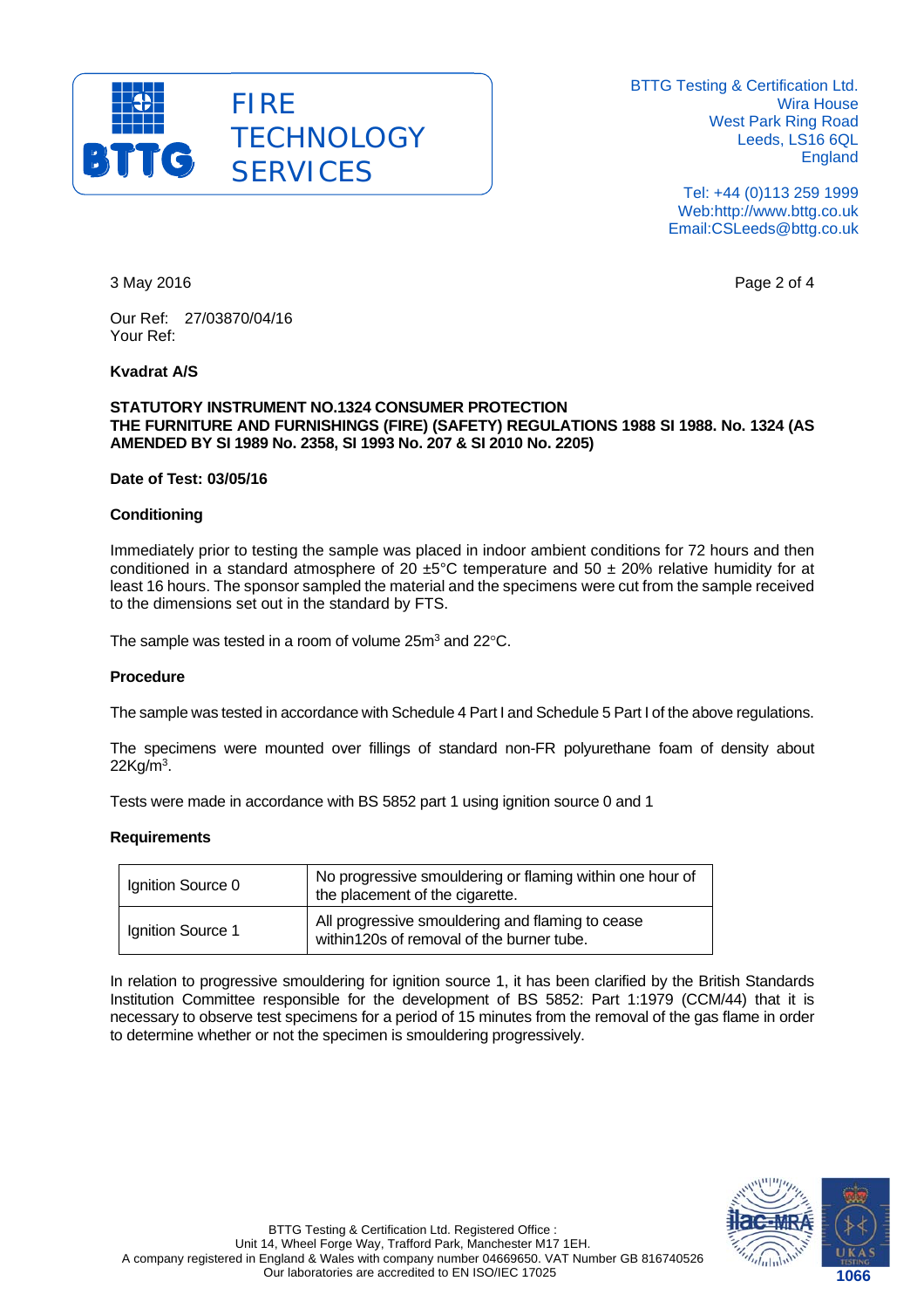

> Tel: +44 (0)113 259 1999 Web:http://www.bttg.co.uk Email:CSLeeds@bttg.co.uk

3 May 2016 Page 3 of 4

Our Ref: 27/03870/04/16 Your Ref:

# **Kvadrat A/S**

## **Results**

The following test results relate only to the ignitability of the combination of materials under the particular conditions of test; they are not intended as a means of assessing the full potential fire hazard of the materials in use.

During testing the following was noted:-

| <b>Ignition Source - Cigarette</b>  | <b>Specimen 1</b> | <b>Specimen 2</b> |
|-------------------------------------|-------------------|-------------------|
| Ignition Time (min)                 | --                |                   |
| Extinction Time (Smouldering) (min) | 1851              | 2100              |
| Time of Cover Split (min)           | <b>DNS</b>        | <b>DNS</b>        |
| Melting (Yes or No)                 | No.               | No.               |
| Dripping (Yes or No)                | No.               | No.               |
| Charring (Yes or No)                | Yes               | Yes               |
| Progressive Smouldering (Yes or No) | No.               | No.               |
| Pass/Fail                           | Pass              | Pass              |

| <b>Ignition Source - Match</b>                           | Specimen 1 | <b>Specimen 2</b> |
|----------------------------------------------------------|------------|-------------------|
| Ignition Time (s)                                        |            | 8                 |
| Extinction Time of Flames after Removal<br>of Burner (s) |            |                   |
| Time of Cover Split (s)                                  | <b>DNS</b> | <b>DNS</b>        |
| Melting (Yes or No)                                      | No.        | No.               |
| Dripping (Yes or No)                                     | No.        | No.               |
| Charring (Yes or No)                                     | Yes        | Yes               |
| Progressive Smouldering (Yes or No)                      | No         | No.               |
| Pass/Fail                                                | Pass       | Pass              |

DNS Material did not split

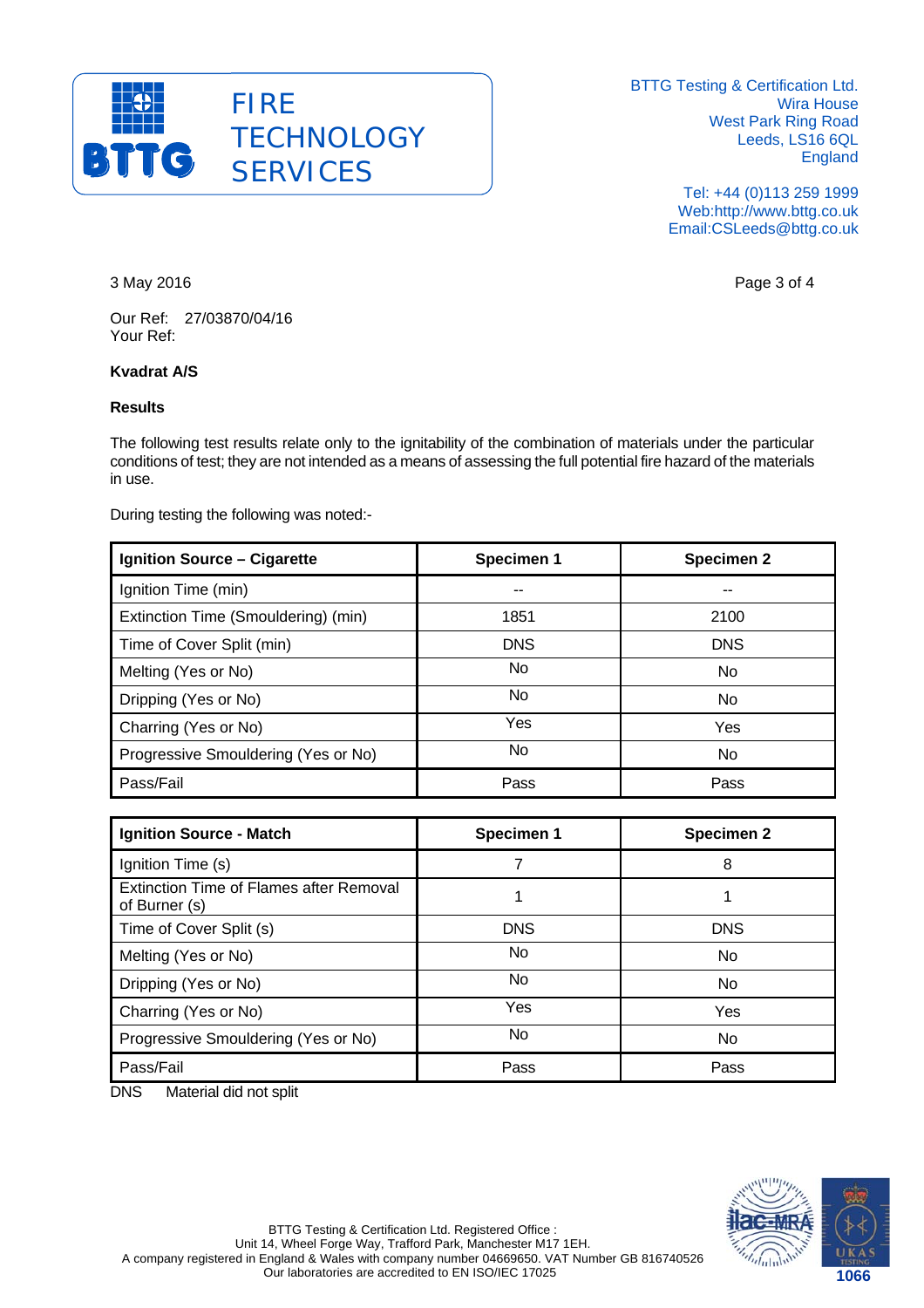

> Tel: +44 (0)113 259 1999 Web:http://www.bttg.co.uk Email:CSLeeds@bttg.co.uk

3 May 2016 **Page 4 of 4** 

Our Ref: 27/03870/04/16 Your Ref:

# **Kvadrat A/S**

#### **Note**

The specimens were tested after a water soaking procedure specified in BS 5651:1978, except for:

After 30 minutes, the specimen was removed, rinsed in water using a liquor ratio of 1:20 for 2 minutes, and then dried by hanging the fabric until it has dripped dry and then placing back into conditioning as stated above.

#### **Comment**

The results indicate that the above sample met the performance requirements.

Uncertainty of measurement has not been taken into account when presenting the test result. The relevant uncertainty value is included as an annex which forms an integral part of the report.

|  | B Marsden (Mrs), Fire Technician |
|--|----------------------------------|
|  | P Doherty, Operational Head      |

Enquiries concerning this report should be addressed to Customer Services.